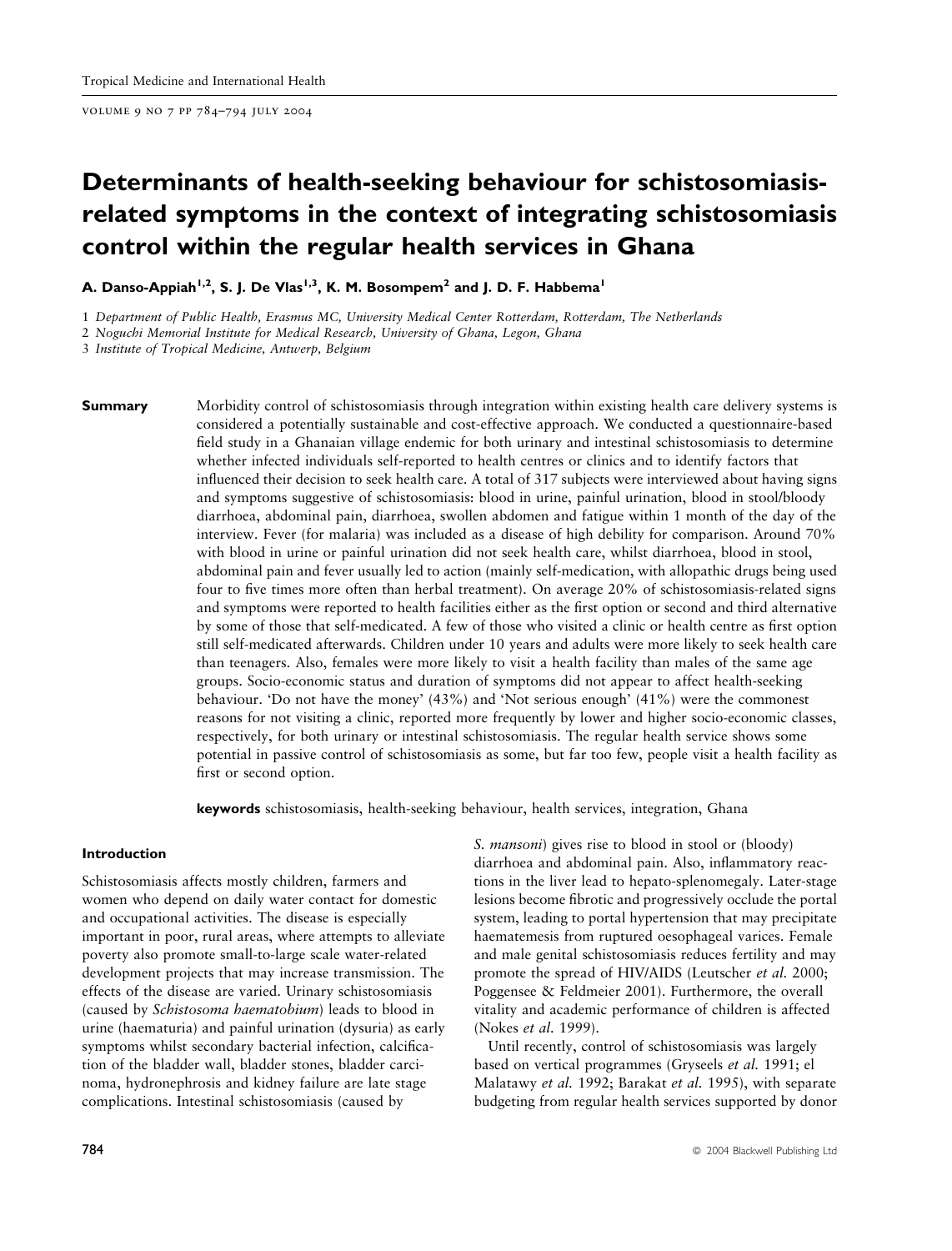organizations. The 'vertical' concept aims at reducing prevalence of the infection, and thereby morbidity, through active case finding. Within this approach, treatment of infected individuals or target groups with the standard dose of 40 mg praziquantel/kg body weight is applied in many endemic countries (WHO 1985). Although reinfection occurs, particularly in children, pathology is resolved or at least its development is delayed (Mohamed-Ali et al. 1991; Doehring-Schwerdtfeger et al. 1992; WHO 1993; Wagatsuma *et al.* 1999). Through the vertical approach, treatment is targeted at school children in many endemic areas (Engels et al. 1994; The Partnership for Child Development 1999). Nevertheless, the vertical approach has not been sustainable because of high cost and rapid reinfection (Kumar & Gryseels 1994). The inability to sustain schistosomiasis control has prompted many endemic countries to consider integration of control activities within the regular health services, 'the horizontal approach', as a more viable alternative (Tanner & Degremont 1986; WHO 1993). This approach aims at providing treatment to those that self-report to health facilities with schistosomiasis-related signs and symptoms. The assumption here is that, if signs and symptoms are recognized early enough by the patients themselves, most severe forms of pathology that develop later can be prevented.

In Ghana, schistosomiasis assumed major importance as a public health problem in the early 1960s following construction of the Akosombo dam (Paperna 1970). The resulting lake Volta, 8730 km<sup>2</sup>, created a vast area suitable for the breeding of schistosome host snails. Before the construction of the dam, prevalence of S. haematobium was 5–10%; it rose to >90% in most communities along Volta lake, raising serious public concern (Lavoipierre 1973; Scott et al. 1982). In spite of international control efforts for over three decades, urinary schistosomiasis remains widespread (Scott et al. 1982; Aryeetey et al. 2000). The situation was worsened by rapid increase in the prevalence of intestinal schistosomiasis at the lower Volta (Odei 1983; Wen & Chu 1984). Schistosoma mansoni, until recently a rare species in Ghana (Rambajan 1994), now is common in the northern parts of the country (Amankwa et al. 1994). Intensive control efforts have been made (Chu 1978; Aryeetey et al. 2000) including mass chemotherapy in primary schools initiated in the early 1990s under The Partnership for Child Development (1999) Programme. However, as in most endemic countries with economic constraints, sustainability of large-scale vertical control programmes has not been achieved.

Currently, Ghana is restructuring its health care delivery system to strengthen the peripheral health facilities. In the decentralized health system, integrating parasitosis control into the regular health services is essential. However, being

a chronic illness with mostly mild-to-moderate debilitation, the seriousness of schistosomiasis at the community level can be underestimated (Tanner et al. 1986; Gazzinelli et al. 1998) and the tendency for individuals to self-report at health centres can be low.

Studies on health-seeking behaviour in schistosomiasis have focused mainly on knowledge, attitude and practices (KAP) in relation to the status of the infection as measured by prevalence or morbidity (Kloos 1995; Gazzinelli et al. 1998; Aryeetey *et al.* 1999; Curtale *et al.* 1999). There is hardly any study that has evaluated the determinants of passive case reporting to existing health care delivery systems. It is well noted that, whilst such epidemiological studies are sufficient to establish prevalence figures and distribution of knowledge and practices, they do not necessarily infer any causal associations or consequence on particular actions taken. Various factors emanating from the household, community and national levels, or even introduction of internationally driven policies such as the cost recovery system directly or indirectly influence healthseeking behaviour. Understanding peoples' health-seeking behaviour and factors influencing the decision to selfreport with schistosomiasis-related signs and symptoms is, therefore, highly relevant for health planners and policymakers towards integration of parasitic diseases control within the regular health services.

The main objective of this study was to investigate health care-seeking behaviour of patients with signs and symptoms suggestive of schistosomiasis in an endemic population in Ghana and describe the decision-making process for obtaining health care. Also, the determinants of case reporting to the existing (regular) health care delivery system, which are essential to the success of integrated control of the disease, were investigated.

#### Materials and methods

#### Study area and population

A questionnaire-based field study was carried out in Kokoetsekope, a village of 380 inhabitants located in the Greater Accra Region of Ghana. It is one of the clusters of villages situated along the Densu lake formed as a result of damming the Densu river. The lake is the main source of water supply to Accra and the surrounding towns. The village is endemic for both urinary and intestinal schistosomiasis. In a preliminary pilot survey by the Noguchi Memorial Institute for Medical Research (NMIMR) in the same population, prevalence rates of S. haematobium and S. mansoni were found to be 70% and 78%, respectively. The general vegetation is the coastal savannah type with short grass and scattered bushes. Along the shores of the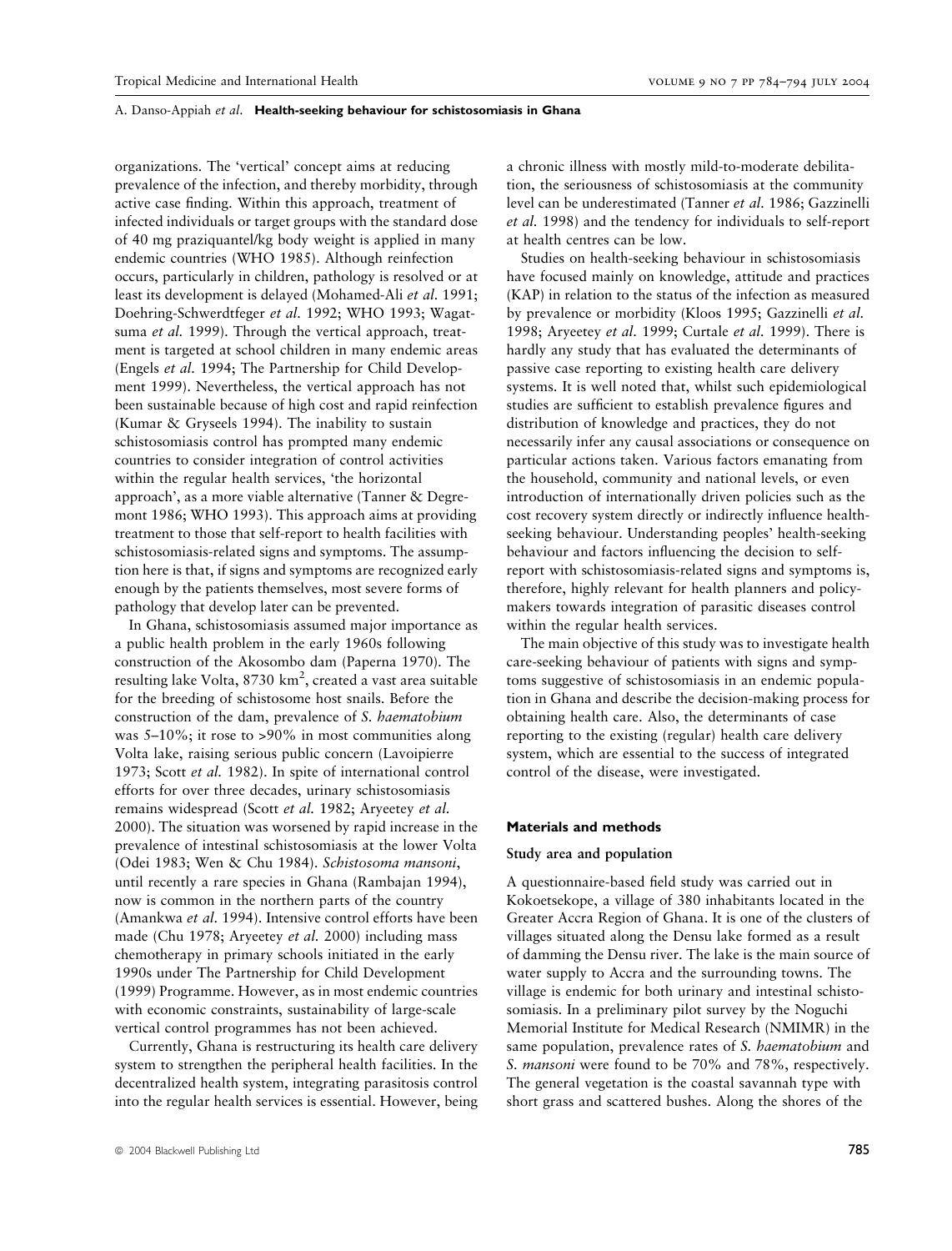lake are aquatic plants, which harbour the schistosome host snails (Bulinus truncatus rohlfsi and Biomphalaria pfeifferi), making the lake the main source of infection. The inhabitants fetch untreated water from the Densu lake for drinking, bathing and domestic activities, whilst others, particularly children, swim in it.

Kokoetsekope is inhabited mostly by migrant workers and their families from fishing communities in the Volta Region of Ghana. It is a young population: 44% are children under 15 and 3% adults over 60. There was no difference in number between males and females. The general educational status of individuals aged 15 years and above was low; 24% never attended school and 60% had only elementary education, mostly incomplete. Adult women >15 years of age engaged in petty trading, while most men worked as fishermen, farmers or labourers. Multiple occupations were common among both genders.

The health facilities used by the people are located in Kasoa, a nearby commercial town about 2 km away. There were a total of 13 health care facilities where the inhabitants of Kokoetsekope reported to have visited for medical care. Two were health centres and 11 private clinics. Also, there was a chemical shop in Kokoetsekope from which individuals obtained drugs. Both health centres were level B type of the primary health care system, and mostly without laboratory facilities. Of the 11 clinics, four provided both maternity and clinical care and were headed by midwives, two combined clinical and herbal treatment and the remaining five were regular clinics headed by qualified medical doctors or nurses. The health centres were government owned and manned by medical assistants. In these health care facilities treatment for schistosomiasis was usually based on signs and symptoms. The system of payment for health care delivery was cash and carry (out of pocket payment) where a patient was required to make full payment for consultation and laboratory investigations before treatment was provided. Within the cash and carry system, mostly essential drugs are kept in the health facilities. Thus, patients attending these health facilities obtained drugs prescribed to them from private pharmacies.

# Data collection

The interviews took place between July and September 2000. Opinion leaders and community members were first informed about the study in a durbar and their consent sought. Subjects were assured about confidentiality of information obtained from them. Thereafter, a detailed plan of the study and its objectives were submitted to the Ethical Committee of Ghana Ministry of Health for approval, which was granted in August 1999. The study

village was divided into six sectors based on topographical landmarks and proximity to the lake. House numbers were assigned to all the houses and each inhabitant was registered according to household. Each subject was assigned an identification code defining the village, location of house and serial number.

A pretested questionnaire developed in English was translated into the local language (Twi) and administered to all the inhabitants. The questionnaire was made up of a demographic section including name, age, sex and house number of subjects; decision-making indicators such as who requests health care, who provides money for health care; socio-economic indicators such as level of education, occupation and property owned; indicators of schistosomiasis-related signs and symptoms such as duration and severity; and action taken. The signs and symptoms covered by the questionnaire were: blood in urine and painful urination (for urinary schistosomiasis); blood in stool/bloody diarrhoea, diarrhoea, abdominal pain and swollen abdomen (for intestinal schistosomiasis); and fatigue (non-specific) an indication of anaemia, which could be the result of urinary and/or intestinal schistosomiasis. It should be noted that the signs and symptoms covered here are only suggestive of, but not necessarily, because of schistosomiasis. Fever (for malaria) was added as a disease of high debility for comparison. Questions about signs and symptoms were asked in a random order. Reported action taken could include multiple activities (e.g. first self-medication and then visiting a clinic). Individuals with reported signs or symptoms who did not visit a health facility (clinic or health centre) were asked to give a reason. Respondents were asked about causes of blood in urine and bloody diarrhoea.

All registered individuals were interviewed. Parents or guardians answered for small children under 6 years. Potential respondents for individuals who could not answer for themselves were preferentially ranked as follows: mother, father, guardian (aunt, uncle or other close relatives). To minimize variability, the questionnaire, which took an average of 20 min, was administered by two trained interviewers. The socio-economic status of individuals was assigned by using the status of the household to which they belong. Three possessions (car, fridge and television) were selected as indicators of relatively high socio-economic status of a household. Any household owning one or more of these was considered as being in the relatively high category.

Also, we interviewed five health care facilities and four chemical shops serving Kokoetsekope about availability of praziquantel as well as prescription and treatment practices for a selection of schistosomiasis-related symptoms (blood in urine, painful urination, blood in stool and diarrhoea)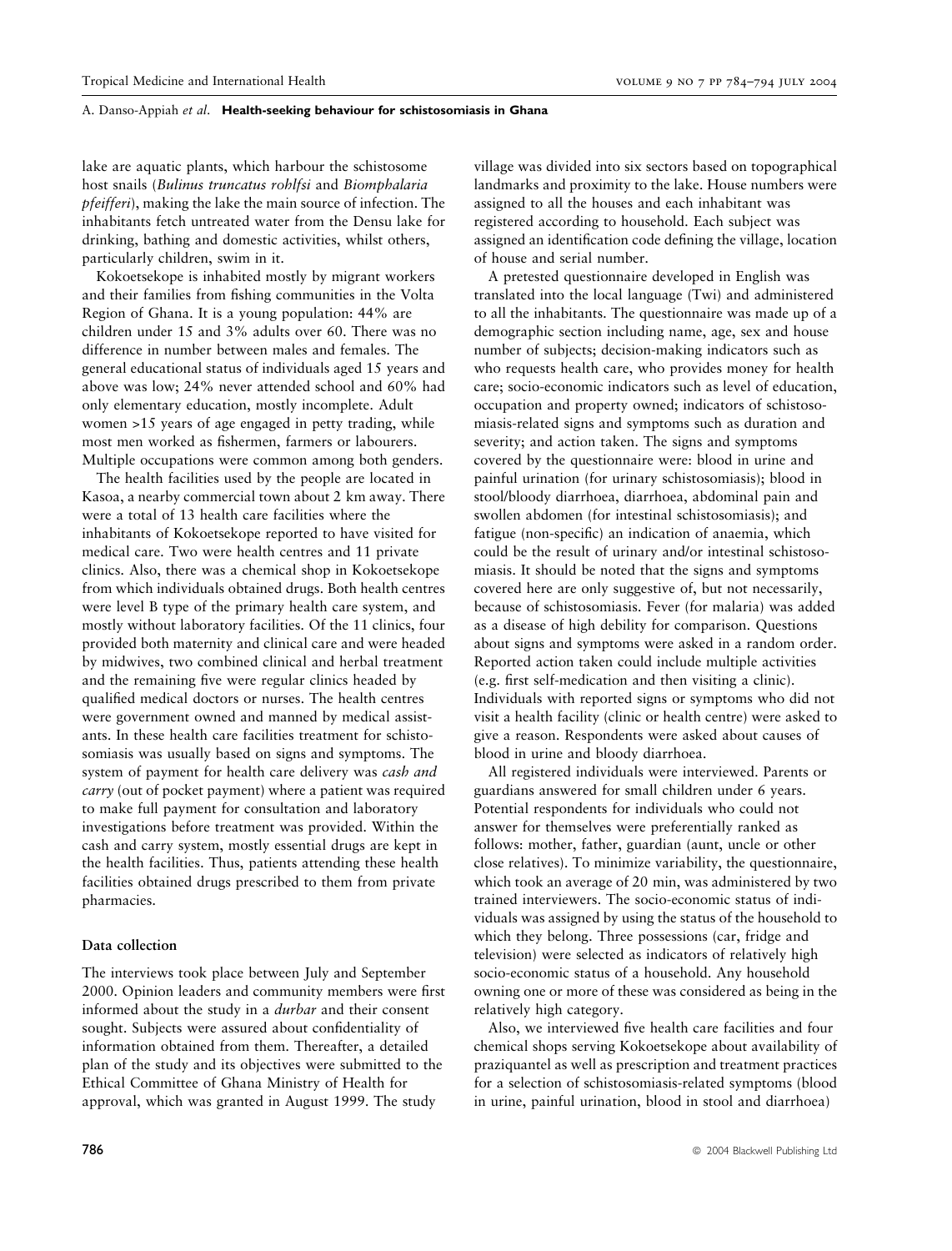with a modified version of a questionnaire that was used in other parts of Ghana (Van der Werf et al. 2003). Patients who visited a health facility or chemist were asked about their knowledge about what was provided or prescribed to them in three focused group discussions. Those who used traditional self-medication were asked about the kind of medicines taken.

# Results

Table 1 summarizes data on decision-making process for seeking health care. The majority of adults responded to the interview themselves. Mothers and fathers were the key decision-makers about health care for dependent children. Other family members who made decisions for younger children were guardian (uncle and aunt), sisters and brothers. Mothers usually requested health care for children under 10 and accompanied them to the health care

Table 1 Factors influencing decision to seek health care with schistosomiasis-related signs and symptoms among inhabitants of Kokoetsekope in Ghana

| Variable    | (%)                          |      | Respondent Request for Financial<br>care $(\%)$ provider $(\%)$ | Companion*<br>(%) |  |
|-------------|------------------------------|------|-----------------------------------------------------------------|-------------------|--|
|             | Age 0–4 years $(n = 51)$     |      |                                                                 |                   |  |
| Self        | 0.0                          | 0.0  | 0.0                                                             | 0.0               |  |
| Mother 78.4 |                              | 86.3 | 31.4                                                            | 86.3              |  |
| Father      | 5.9                          | 9.8  | 56.9                                                            | 9.8               |  |
| Other       | 15.7                         | 3.9  | 11.8                                                            | 4.0               |  |
|             | Age 5–9 years ( $n = 47$ )   |      |                                                                 |                   |  |
| Self        | 31.9                         | 10.6 | 0.0                                                             | 0.0               |  |
| Mother 34.0 |                              | 51.1 | 36.2                                                            | 63.8              |  |
| Father      | 14.9                         | 34.0 | 59.6                                                            | 31.9              |  |
| Other       | 19.2                         | 4.3  | 4.3                                                             | 4.3               |  |
|             | Age 10–14 years ( $n = 40$ ) |      |                                                                 |                   |  |
| Self        | 82.5                         | 32.5 | 0.0                                                             | 2.5               |  |
| Mother 5.0  |                              | 35.0 | 37.5                                                            | 55.0              |  |
| Father      | 5.0                          | 22.5 | 47.5                                                            | 22.5              |  |
| Other       | 7.5                          | 10.0 | 15.0                                                            | 20.0              |  |
|             | Age 15–19 years ( $n = 30$ ) |      |                                                                 |                   |  |
| Self        | 96.7                         | 70.0 | 13.3                                                            | 30.0              |  |
| Mother      | 0.0                          | 10.0 | 26.7                                                            | 40.0              |  |
| Father      | 3.3                          | 16.7 | 46.7                                                            | 23.3              |  |
| Other       | 0.0                          | 3.3  | 13.4                                                            | 6.7               |  |
|             | Age 20+ years ( $n = 149$ )  |      |                                                                 |                   |  |
| Self        | 98.7                         | 97.3 | 59.7                                                            | 84.6              |  |
| Mother      | 0.0                          | 0.0  | 2.0                                                             | 1.3               |  |
| Father      | 0.0                          | 2.7  | 7.4                                                             | 2.0               |  |
| Other       | 1.3                          | 0.0  | 30.9                                                            | $12.1$ †          |  |
|             |                              |      |                                                                 |                   |  |

\* Companion to clinic or health centre; in case of self, the individual was not accompanied.

 $\dagger$  In most cases, the husband/wife.

Other  $=$  guardian, uncle, aunt, brother and sister.

facility, while fathers often provided financial support. The roles of mothers declined with increasing age of the child, whilst that of fathers increased. Some teenagers started paying for their health care as early as at age 14, particularly those not attending school. Most adults over 20 reported paying for health care services themselves, although some, mostly students and a few married women, were funded by parents and husbands. A few of the married couples accompanied either partner to a clinic/ health centre. About 68% of those who had visited health facilities indicated that they usually spent half a day to obtain health care (data not shown).

Using a 1-month recall period (Figure 1), there were 64 reported cases of blood in urine (20%), 34 (11%) of painful urination, 73 (23%) of diarrhoea, 82 (26%) of blood in stool, 19 (6%) of swollen abdomen, 98 (31%) of abdominal pain, 93 (29%) of fatigue and 146 (46%) of fever. For diarrhoea, abdominal pain and fever, the number of cases tripled by including reported episodes that terminated in the month before interview. Figure 2a confirms that these symptoms showed acute patterns and rarely persisted beyond 1 month. On the contrary, more than 75% of subjects with blood in urine and those with painful urination reported persistent signs and symptoms for 1 year or longer. Similarly, blood in stool (60%) and swollen abdomen (50%) showed characteristic chronicity. Swollen abdomen and diarrhoea were typically associated with children under 10, whereas blood in urine and painful urination were reported by 38% of teenage boys and 2.8%



Figure 1 Reported presence of schistosomiasis-related signs and symptoms grouped into three recall periods among 317 interviewed inhabitants of Kokoetsekope (Ghana). Fever (for malaria) has been selected as a disease of high debility for comparison.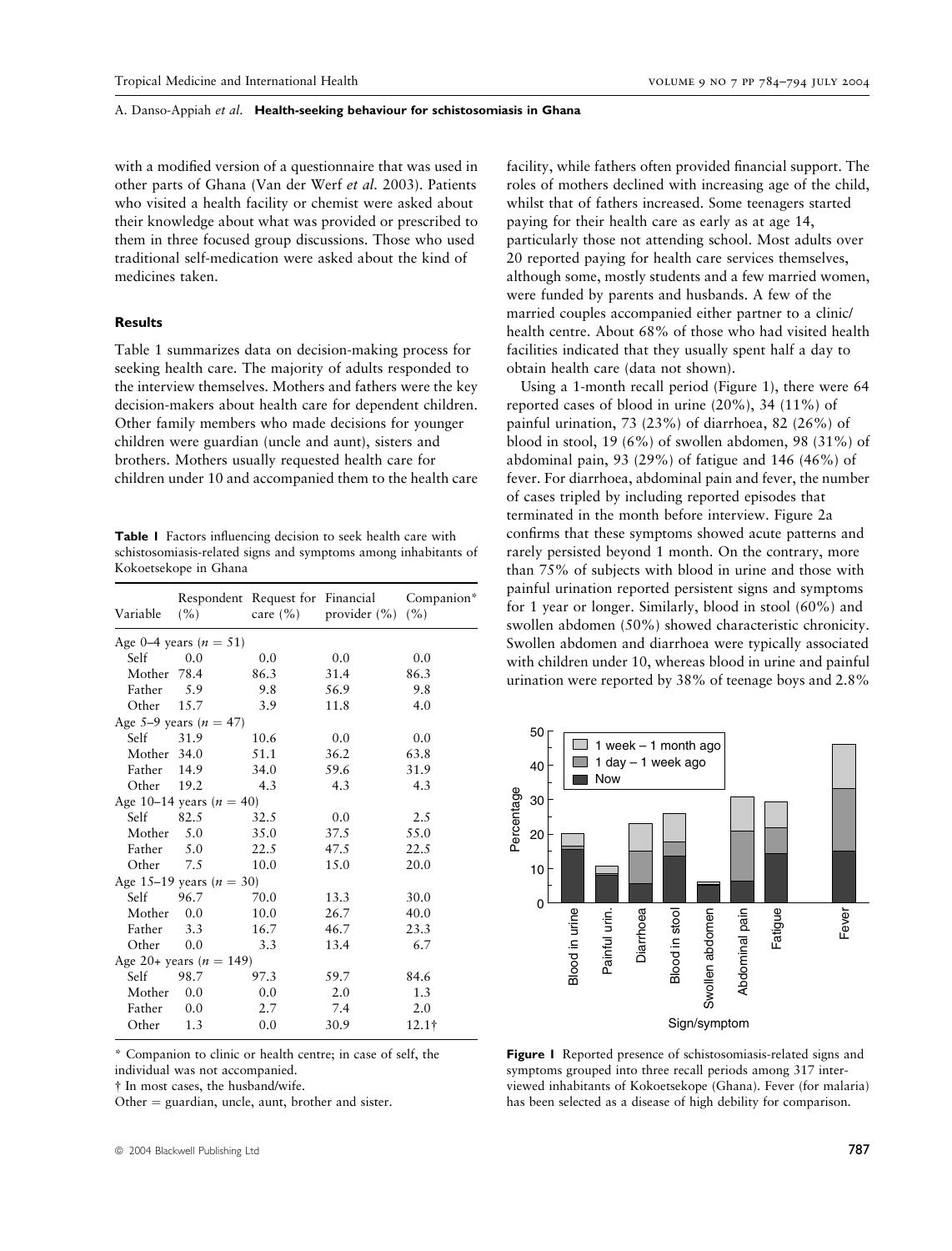

Figure 2 Reported duration with which individuals in Kokoetsekope have lived with their signs and symptoms (a) and their opinions about severity of schistosomiasis-related signs and symptoms (b). A debilitating sign, fever, (for malaria) has been selected for comparison.

of girls (data not shown). There were no gender differences for fever, abdominal pain and blood in stool. Fatigue was reported mainly by adults, particularly women. As shown in Figure 2b, 60–70% of subjects with painful urination, diarrhoea and fever considered these signs and symptoms

as severe or moderate, whereas this was only 30–40% for blood in stool and swollen abdomen (Figure 2b).

People reacted to signs and symptoms by doing nothing, self-medicating or visiting a health facility (Figure 3a). Most subjects with blood in urine and painful urination did not take any action, whereas >90% of those with fever did. Diarrhoea, blood in stool and abdominal pain usually led to action, mostly self-medication. Allopathic medication was used four to five times more often than herbal medicine. On average, 20% of schistosomiasis-related signs and symptoms were said to have been reported to health facilities as first option with some of those that selfmedicated eventually visiting a clinic or health centre as a second or third alternative (Figure 3b). The results showed that some of those, especially with blood in stool, swollen abdomen and fever who visited a health facility as first option, still self-medicated afterwards. This practice was rare for diarrhoea, blood in urine and abdominal pain. Also, self-medication as first option followed up by visiting a health facility was regularly practised for fever (Figure 3b).

Children under 10 years of age and females were much more likely to visit health facilities as first option than teenagers (Table 2). For actions other than visiting a clinic/ health centre, no clear differences were observed except for male teenagers, who also showed a relatively low tendency here (Table 2). Similar analyses revealed that perceived severity of schistosomiasis-related signs and symptoms rarely increased health care seeking, and duration of signs and symptoms and socio-economic status of individuals did neither (data not shown).

Several reasons were given for not reporting to a clinic or health centre with signs and symptoms (Table 3). Of 460 responses given, 'Do not have the money' (43%) and 'Not serious enough' (41%) were most often mentioned. 'Do not have the money' was reported by 53% of individuals from the low socio-economic group, whereas this was 33% for the high social class. On the contrary, 'Not serious enough' was reported by 38% of the low and 54% of the high classes, respectively. All reported reasons were grouped into four categories: 'No money' (46.5%), 'Not serious enough' (44.2%), 'Negative attitude towards health care' (4.5%) and 'Positive attitude towards self-medication' (4.8%). Answers in response to the different signs and symptoms did not show any clear pattern (Figure 4).

Regarding the population's knowledge about symptoms, about half (43%) of those who responded to the interview themselves reported that the lake was the cause of blood in urine, but only 7% specifically related blood in urine to schistosomiasis (or bilharzia). Only 7% associated bloody diarrhoea with the lake and nobody mentioned schistosomiasis (or bilharzia).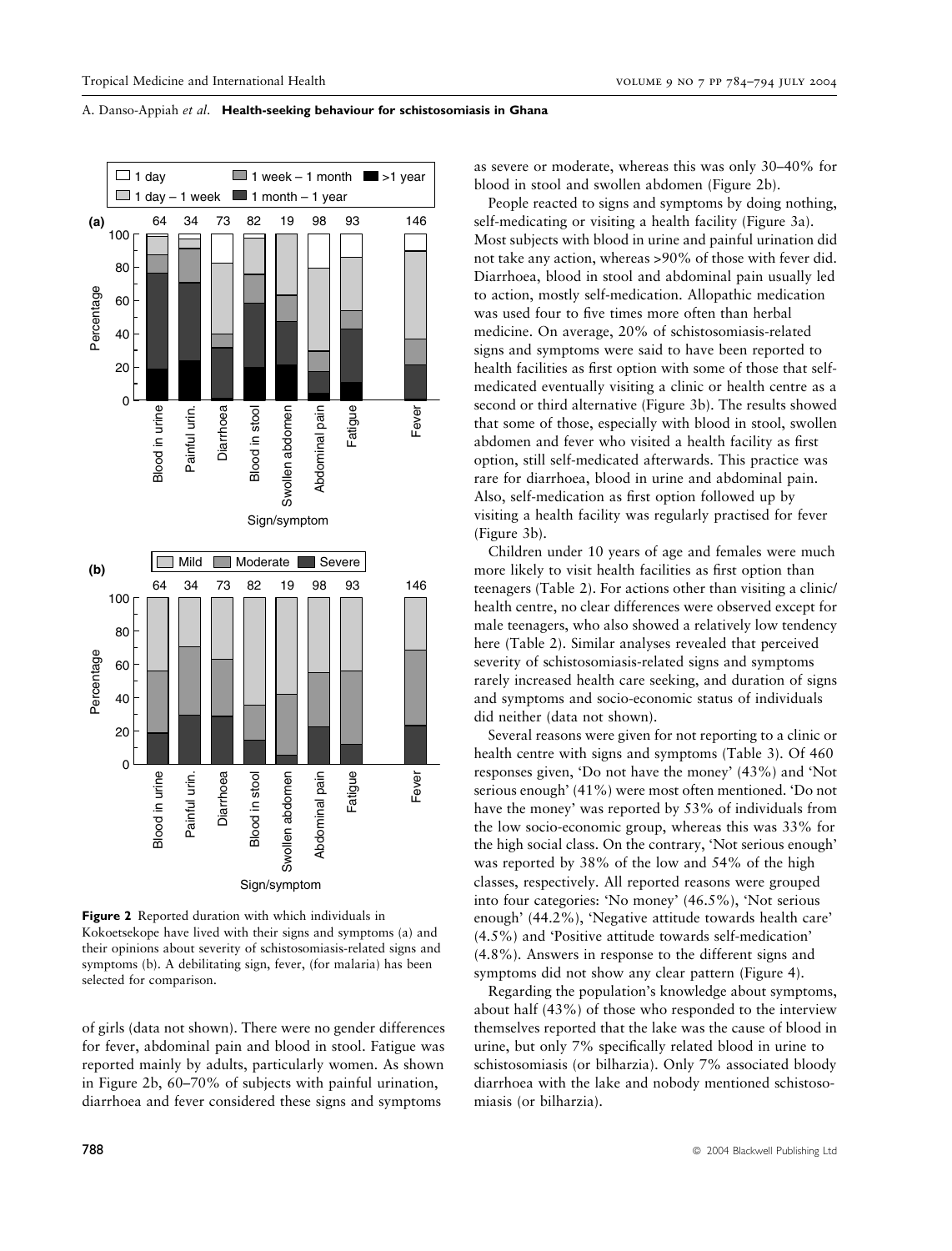

Figure 3 Reported action taken about schistosomiasis-related signs and symptoms (a) first action only and (b) first and second actions (first action followed by second). The values on top of the bars represent the total number of eligible cases based on 1 month recall period. 'Health facility' indicates visiting a clinic or health centre.

| Table 2 Reported actions taken in response to schistosomiasis- |  |  |  |  |
|----------------------------------------------------------------|--|--|--|--|
| related signs and symptoms                                     |  |  |  |  |

|                                                                   | Child<br>$(0-9 \text{ years})$ |     | Teenager<br>$(10-19 \text{ years})$ |    | Adult<br>$(20 + \text{years})$ |    |       |
|-------------------------------------------------------------------|--------------------------------|-----|-------------------------------------|----|--------------------------------|----|-------|
|                                                                   |                                |     | Female Male Female Male Female Male |    |                                |    | – All |
| Number of cases*                                                  |                                |     |                                     |    |                                |    |       |
| Urinary                                                           | 10                             | 1.5 | 10                                  | 34 | 6                              | 23 | 98    |
| Intestinal 36                                                     |                                | 46  | 24                                  | 35 | 46                             | 66 | 2.53  |
| Fever                                                             | 23                             | 22  | 18                                  | 19 | 35                             | 29 | 146   |
| Visiting a health facility as first action (% of number of cases) |                                |     |                                     |    |                                |    |       |
| Urinary                                                           | 20                             | 13  | 10                                  | 6  | 33                             | 17 | 13    |
| Intestinal 36                                                     |                                | 17  | 17                                  | 6  | 13                             | 21 | 19    |
| Fever                                                             | 48                             | 27  | 28                                  | 37 | 26                             | 24 | 31    |
| Other action (% of number of cases)                               |                                |     |                                     |    |                                |    |       |
| Urinary                                                           | 20                             | 27  | 10                                  | 6  | $\Omega$                       | 30 | 16    |
| Intestinal 44                                                     |                                | 46  | 50                                  | 31 | 65                             | 53 | 49    |
| Fever                                                             | 52                             | 64  | 56                                  | 47 | 63                             | 72 | 60    |

\* Urinary signs and symptoms included blood in urine and painful urination. Intestinal signs and symptoms included diarrhoea, blood in stool and abdominal pain. Fever (for malaria) was included for comparison. Some individuals reported multiple signs and symptoms, thus were represented more than once.

**Table 3** Reported reasons ( $n = 460$ ) for not attending a health facility (clinic or health centre) with schistosomiasis-related signs and symptoms

| Reason                                    | Number of<br>responses | $\%$ |
|-------------------------------------------|------------------------|------|
| Financial difficulties                    |                        |      |
| Do not have the money                     | 200                    | 43.5 |
| Too expensive                             | 14                     | 3.0  |
| Seriousness of symptoms                   |                        |      |
| Not serious enough                        | 187                    | 40.6 |
| Too busy                                  | 9                      | 2.0  |
| Waiting for some time                     | 4                      | 0.9  |
| Too far away*                             | 3                      | 0.7  |
| Negative attitude towards health care     |                        |      |
| Drugs do not help                         | 20                     | 4.3  |
| No drugs                                  | 1                      | 0.2  |
| Positive attitude towards self-medication |                        |      |
| Self-medication effective                 | 10                     | 2.2  |
| Waiting for drug peddler                  | 6                      | 1.3  |
| Waiting for effect of self-medication     | 4                      | 0.9  |
| Used previous drugs                       | 1                      | 0.2  |
| Used old prescription to buy drugs        | 1                      | 0.2  |

\* The distance to the furthest target health facility is 2 km.

Only one health facility and none of the chemical shops stocked praziquantel. However, chloroquine (for treating malaria) was available in all health facilities and chemical shops. Over 90% of patients did not know what was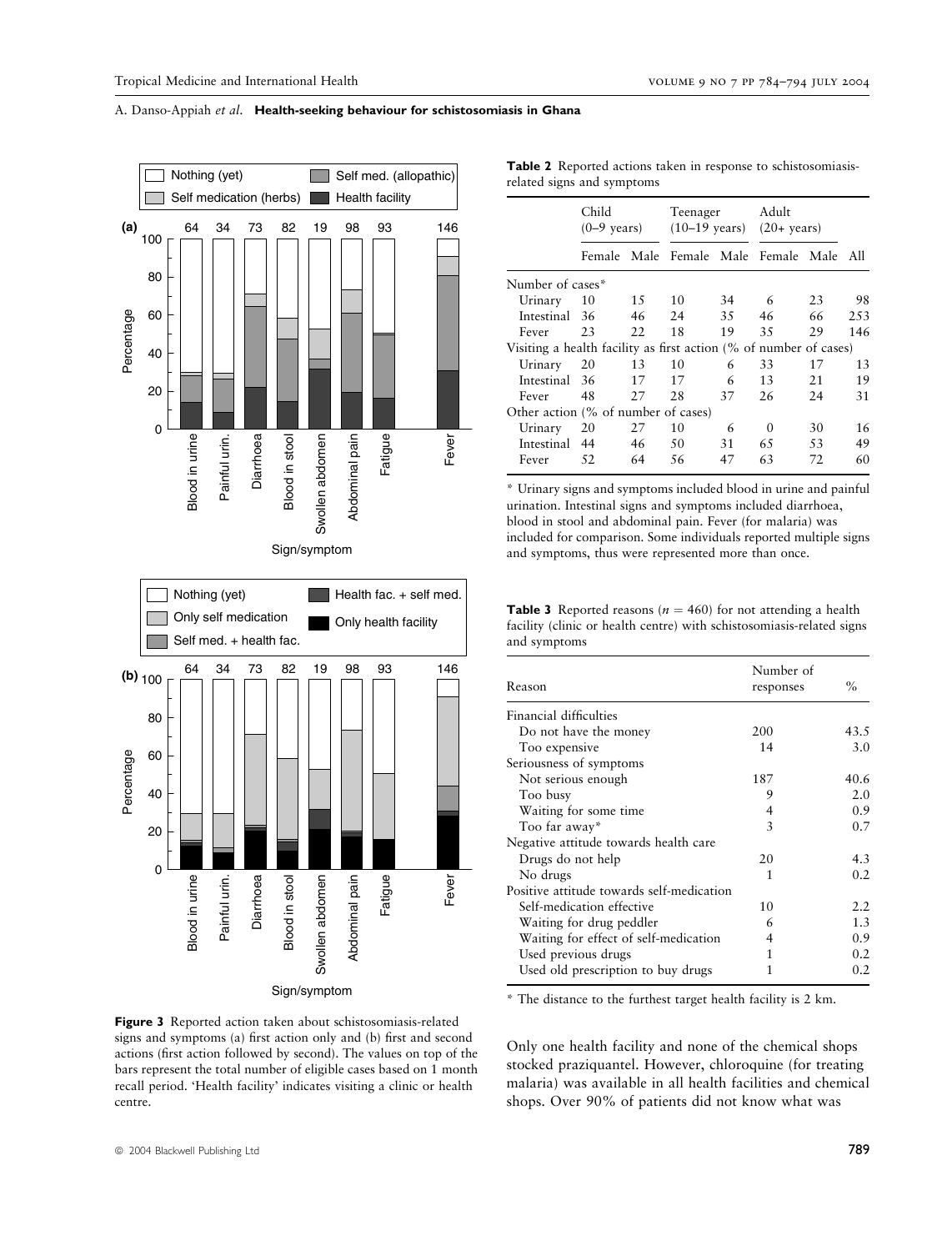

Figure 4 Reported reasons for not going to a health facility (clinic or health centre) for four categories of answers given. The values on top of the bars represent the number of cases (1 month recall) that did not visit a health facility with their sign or symptom.

prescribed or provided to them at the health facilities and chemical shops except for oral rehydration salt (ORS) and chloroquine. Knowledge, prescription and treatment practices of health care providers were associated with the level of training received. Cases of blood in urine were most likely to receive a prescription of praziquantel (four of the five health care facilities interviewed) compared with blood in stool and painful urination (both one of five) and diarrhoea (none). Cases of diarrhoea would usually receive ORS and antibiotics. The majority of those who selfmedicated or visited chemical shops for treatment were given flagyl (Metrinidazole) and antibiotics. One of four chemical shops would have provided praziquantel for blood in urine, if it were available. Still, many did not have any idea about the kind of drugs provided or prescribed to them. No known traditional medicine was used for treating schistosomiasis-related symptoms except for blood in stool where some subjects used ginger plus pepper.

### **Discussion**

Many studies have investigated the effect of KAP on seeking health care for infectious diseases (Ruebush et al. 1995; Sodemann et al. 1997; Soucat et al. 1997; Jaramillo

1998; Ahmed et al. 2000; Geissler et al. 2000; Oberlander & Elverdan 2000; Thorson et al. 2000; Needham et al. 2001). Nevertheless, the impact of knowledge and attitudes on regular health care use has not been widely studied. KAP studies on schistosomiasis (Kloos 1995; Gazzinelli et al. 1998; Aryeetey et al. 1999; Curtale et al. 1999) established prevalence figures and distribution of knowledge and practices, but did not show consequences on particular actions taken. Our aim was to determine these factors and their influence on the use of health facilities in a schistosomiasis endemic community.

Keller et al. (1997) compared 1-week recall for measurement of acute properties with the standard (1-month recall) and found that 1-week recall yielded high-quality data. Also, Schulpen and Swinkels (1980) showed that 60% of subjects in Kenya under-reported self-medication of common illnesses using a recall period of 2 weeks. Given the recall of one month for this study, we anticipated under-reporting by subjects with mild schistosomiasisrelated signs and symptoms. Strikingly, subjects who had never experienced symptoms, those who had, and those with ongoing symptoms did not show differences in the reported tendency to visit health facilities or other healthseeking practices. This justified the inclusion of cases up to 1 month in our analysis. In a study of non-fatal injuries in Ghana, Mock et al. (1999) reported that 1 month recall was appropriate. The findings of this work therefore suggest that in schistosomiasis morbidity studies 1 month recall period is suitable, although there is a need for further studies to ascertain the applicability of this time frame for both the urinary and intestinal diseases.

Except for haematuria, many of the signs/symptoms are neither specific nor sensitive for the diagnosis of schistosomiasis. Although no parasitological examination was performed to link symptoms with specific disease, the number of individuals reporting symptoms that have schistosome infection was undoubtedly high as we found 78% infected with S. mansoni and 70% with S. haematobium in a random sample of the population. Still, it is not certain that a symptom suggestive of schistosomiasis was the result of schistosome infection. In particular, diarrhoea and abdominal pain could very well have resulted from causes other than S. mansoni infection. If so, our findings for such cases may still be informative, as it is not very likely that health-seeking behaviour depends much on the cause of a particular symptom. For those who did take action for blood in urine or blood in stool, it is certain that fear of schistosomiasis was not the reason, as hardly anybody linked these symptoms to schistosomiasis. This is in contrast to fever, a term loosely used to refer to clinical malaria in Ghana (Agyepong 1992; Asenso-Okyere & Dzator 1997), which is usually perceived as a threat.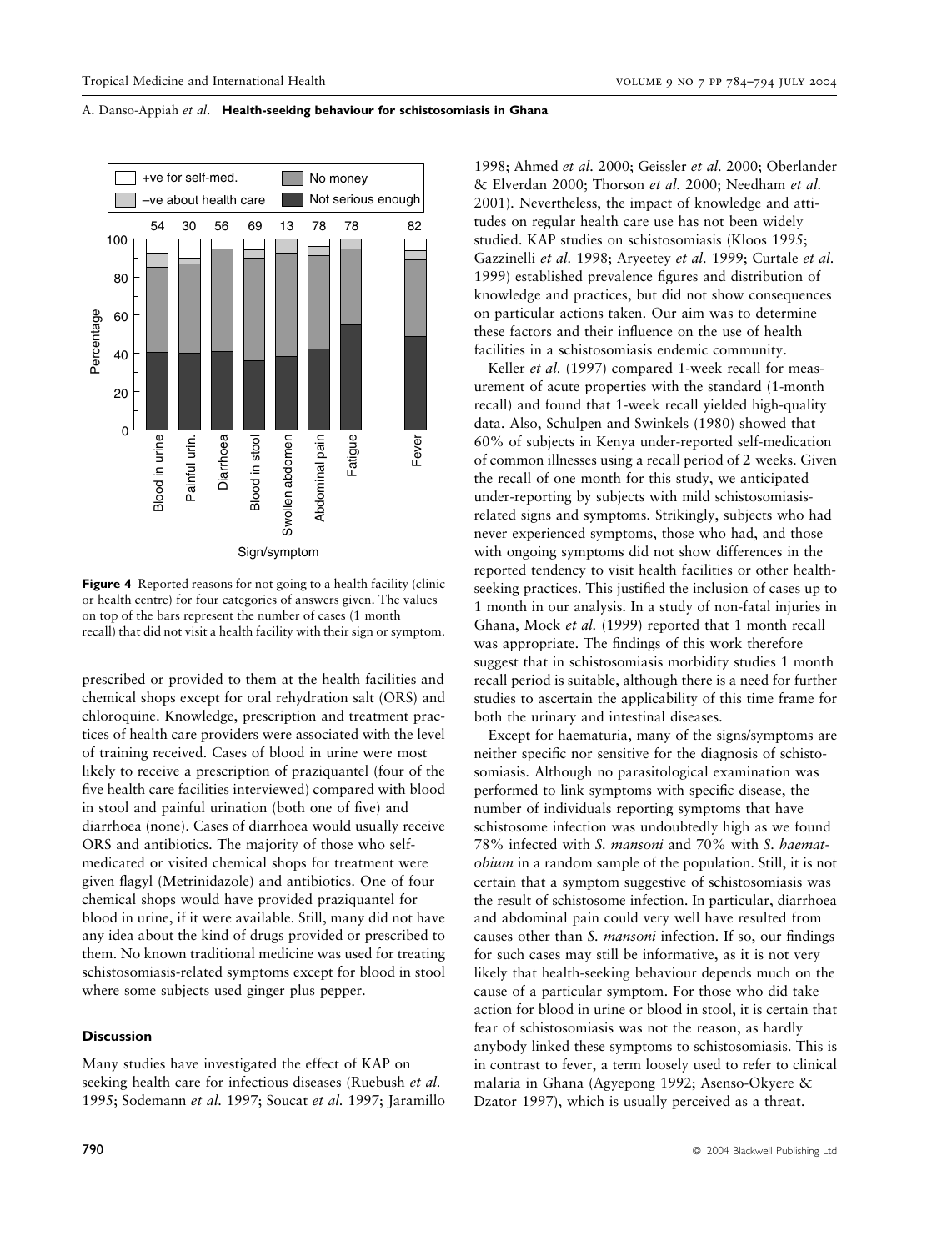However, e.g. for some adults with blood in stool, it may be possible that fear of much more serious disease such as colon cancer was the reason for seeking health care. It is hoped that in future studies the reasons for taking a particular health care action would be explored in addition to reasons for not visiting a hospital or clinic.

In an era of financial stringency, a more realistic formulation of health policies and programmes requires a better understanding of the determinants of health careseeking behaviour. Several studies about the effect of cost recovery policies introduced in the early 1990s in Ghana and elsewhere showed that the cash and carry system, which was intended to recover cost, led to a drop in attendance of hospitals, health centres and clinics (Biritwum 1994; Wyss et al. 1996) and a concomitant increase in self-medication and other cost savings (Asenso-Okyere et al. 1998). It was therefore not surprising that for most subjects in the lower socio-economic class at Kokoetsekope, the reason for not visiting a clinic/health centre was, 'Do not have the money'. The rate of health care seeking did not differ between the two socio-economic groups though. The observation in this study that fathers were the main financial providers for health care suggests that mothers' perception and their roles may not necessarily lead to health care for the child if the father's perception is poor. Obviously, the role of the financial provider, mainly fathers, for health care is crucial and must be considered seriously in health education programmes.

The finding that some teenagers, particularly those not in school and mostly boys, started financing their health care at a very early age (14 years) may in part explain their unusually low tendency to visit clinics or health centres. Child labourers may not earn enough to finance their health care. Weighed against other diseases of high debility, money may not be spent to seek health care for a mild recurring disease. The implications are serious although, as severe pathology is usually a consequence of long-term infection. This suggests that teenagers who usually have high intensity (and high frequency of signs and symptoms) may also suffer from more severe pathology for not receiving treatment. Teenagers therefore remain a major challenge to the success of health care integrated schistosomiasis control.

Self-medication is a worldwide phenomenon (Abosede 1984; Kloos et al. 1987; Haider & Thaver 1995) and was practised by a high percentage of our subjects. This observation could in part be explained by factors such as patient's ability to pay and availability of diagnostics/ therapeutics in health facilities. Lack of praziquantel in most peripheral health facilities in endemic areas of Ghana was reported in a recent survey (Van der Werf et al. 2003). Nonetheless, in the current study unavailability of drugs in

the health care facilities was rarely mentioned as a reason for not attending a health facility. Other factors such as the quality of service delivery and overall time spent to seek care are probable causes. The average distance to health facilities was short and may not negatively affect attendance. Nevertheless, the high self-medication rate is an indication of health awareness that could be explored towards the integrated approach to schistosomiasis control.

The observation that schistosomiasis-related signs and symptoms were either reported to health facilities as first option followed by self-medication or visiting a clinic/ health centre after self-medication has serious implications. First of all, self-medication after regular health care suggests that patients did not receive adequate treatment. Nevertheless, engaging in self-medication before visiting a clinic or health centre also suggested that regular health care remained a final option. The potential role that the health system can play in health care delivery was revealed by the preference of allopathic self-medication to herbal or traditional treatment. However, the failure of many subjects with blood in urine and painful urination to take action is a challenge for schistosomiasis control by passive case detection.

The overall low rate of visiting health care facilities by patients may not seem very encouraging for integrated control. However, a hospital visit is expected to be selective towards those with heavy infections; on average 20% that visited a health care facility with early symptoms may represent most of those at risk of developing severe consequences of schistosome infection later (e.g. kidney problems, portal hypertension or vomiting blood). A study in rural Cameroon showed selective hospital visit for haematuria by high intensity cases that formed only 13% of the overall infection in the population (Slootweg et al. 1995). Ideally, an overall judgement of the prospects of integrated control by passive case finding requires prospective cohort studies of considerable length of time incorporating complex issues such as the natural history of development of pathology and morbidity, the intermittent nature of some of the signs/symptoms and insensitive parasitological diagnosis. As such follow-up studies are impossible to conduct for ethical reasons, the use of simulation models is probably the only way to adequately study these complex issues. The potential to receive adequate treatment perhaps is not as bad as reflected by the low rate of visiting hospitals or clinics, as some of those who engaged in orthodox self-medication may have received praziquantel elsewhere. Furthermore, the high preference for orthodox self-medication is a key potential to explore to increase the utilization of the regular health system. Health education, for example, could trigger those who apparently find their symptoms important enough to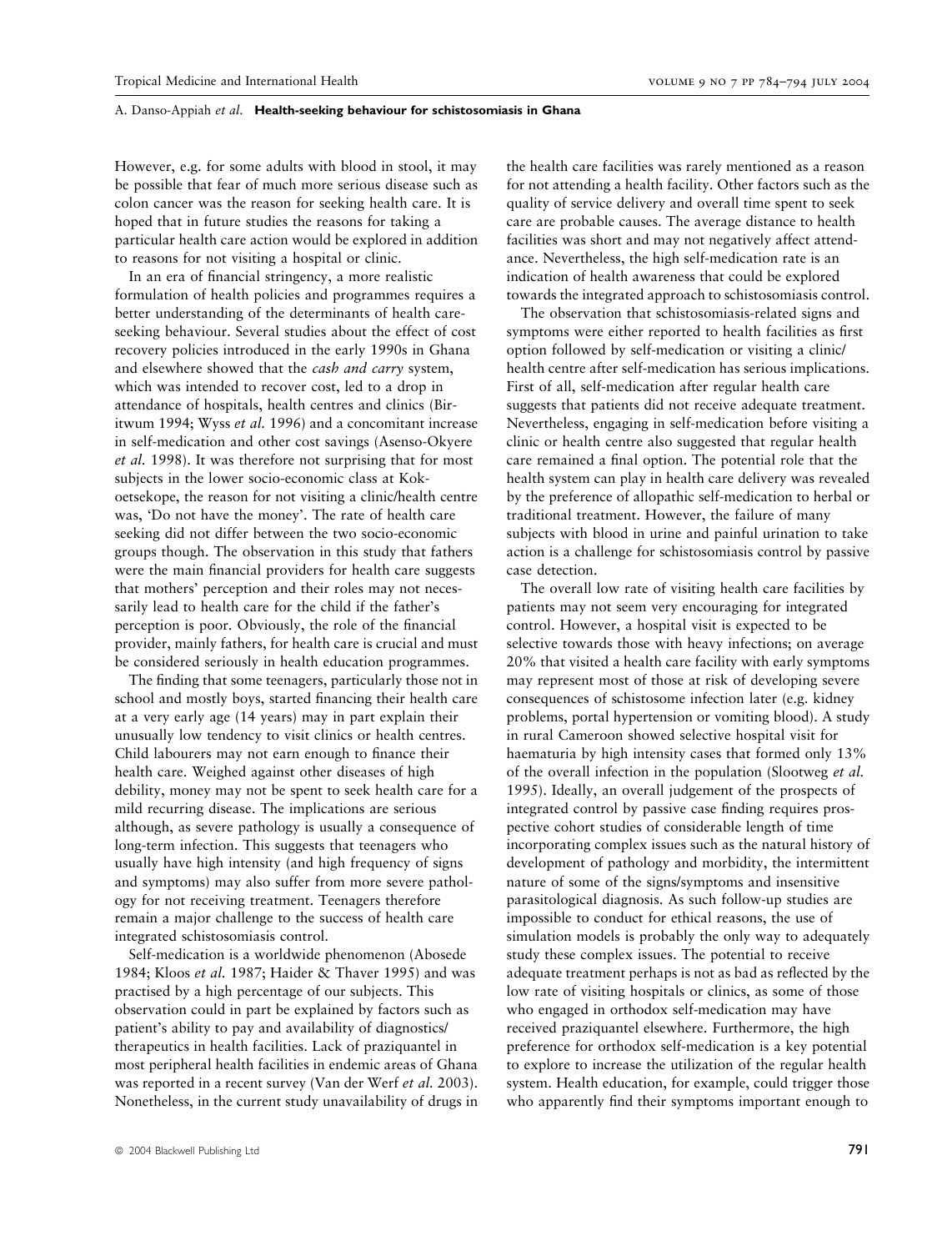take action to go to a health care facility. Also, health education may raise awareness of many individuals with, e.g., blood in urine or blood in stools that did not take any action. Obviously, there is a need to make praziquantel available and accessible to endemic communities at the same time with health education.

Our study has shown that over 90% of those that selfmedicated or visited chemical shops for treatment did not receive praziquantel. At the same time, there was no known traditional medicine for treating schistosomiasisrelated symptoms. This raises serious public health concern as self-medication seems less likely to help in morbidity control of schistosomiasis. Also, given that knowledge about the cause of schistosomiasis-related symptoms was poor and majority of patients that visited health facility or chemical shop did not have any idea about the kind of prescription or treatment provided, calls for additional efforts such as health education to address this problem. It should be clear that successful integration of schistosomiasis control activities within the existing health care delivery system should target patients and health care providers alike. Particularly, the knowledge of health care providers at the peripheral levels is crucial to the success of the integrated concept because of the changing pattern of schistosomiasis in Ghana. In the preliminary survey to select a suitable field site for this study, it was noted that case-specific records in most health facilities in the country rarely differentiated between urinary and intestinal schistosomiasis. Most reported cases of schistosomiasis were simply registered as 'bilharzia'. This may be so because of perceived predominance of urinary schistosomiasis based on earlier distribution (Rambajan 1994). The pattern is changing as an intense focus of transmission was reported in northern Ghana (Amankwa et al. 1994), and the prevalence of intestinal schistosomiasis by microscopy in the present study area was 78%. In Egypt, a similar observation was made when health care personnel continued to focus on S. haematobium at a time when S. mansoni had become the predominant species (el Katsha & Watts 1995). Consequently, health personnel and persons at risk must be sensitive to the tremendous variations that exist in the clinical presentation of schistosomal infection. Equipment for parasitological diagnosis and supply of praziquantel are essential.

The low rate of reported health care facility visiting for schistosomiasis-related signs and symptoms could be attributed to several factors including the perceived seriousness of the disease, availability of money, seasonal effects, drug peddlers who visit endemic communities and drug sales at chemical shops. Furthermore, the quality of service, availability of diagnostics and therapeutics, and perceived effectiveness of treatment may influence the

decision to visit a clinic or health centre. Hewlett and Cline (1997), for example, identified severity of signs and symptoms as an important determinant of health care visiting for urinary schistosomiasis in Cameroon. There is the need for further studies to elucidate these determinants in the study area.

This study has identified a number of factors that should be emphasized in attempts towards schistosomiasis integrated control. However, in view of the extreme sensitivity to inaccurate recall in health-seeking behaviour studies based on self-perceived morbidity reporting, more detailed studies incorporating case-specific records are in progress to further elucidate and validate the identified factors.

### Acknowledgements

We are much indebted to the Netherlands Foundation for the Advancement of Tropical Research (WOTRO) for providing the financial support. The Noguchi Memorial Institute for Medical Research (NMIMR) has offered the necessary human resources throughout the studies. We wish to express our sincere thanks to all NMIMR field assistants (Daniel Boamah, Joseph Otchere, Jonas Asigbe, Joseph Quartey, Yaw Oduro Poku and Frederick A. Antwi); to the personnel who worked tirelessly to make the fieldwork in Ghana possible; and to the inhabitants of Kokoetsekope.

#### **References**

- Abosede OA (1984) Self-medication: an important aspect of primary health care. Social Science and Medicine 19, 699–703.
- Agyepong IA (1992) Malaria: ethnomedical perceptions and practice in an Adangbe farming community and implications for control. Social Science and Medicine 35, 131–137.
- Ahmed SM, Adams AM, Chowdhury M & Bhuiya A (2000) Gender, socioeconomic development and health-seeking behaviour in Bangladesh. Social Science and Medicine 51, 361–371.
- Amankwa JA, Bloch P, Meyer-Lassen J, Olsen A & Christensen NO (1994) Urinary and intestinal schistosomiasis in the Tono Irrigation Scheme, Kassena/Nankana District, Upper East Region, Ghana. Tropical Medicine and Parasitology 45, 319–323.
- Aryeetey ME, Ahorlu C, Wagatsuma Y, Bentil G, Nkrumah FK & Kojima S (1999) Health education and community participation in the control of urinary schistosomiasis in Ghana. East African Medical Journal 76, 324–329.
- Aryeetey ME, Wagatsuma Y, Yeboah G et al. (2000) Urinary schistosomiasis in southern Ghana: 1. Prevalence and morbidity assessment in three (defined) rural areas drained by the Densu river. Parasitology International 49, 155–163.
- Asenso-Okyere WK & Dzator JA (1997) Household cost of seeking malaria care. A retrospective study of two districts in Ghana. Social Science and Medicine 45, 659–667.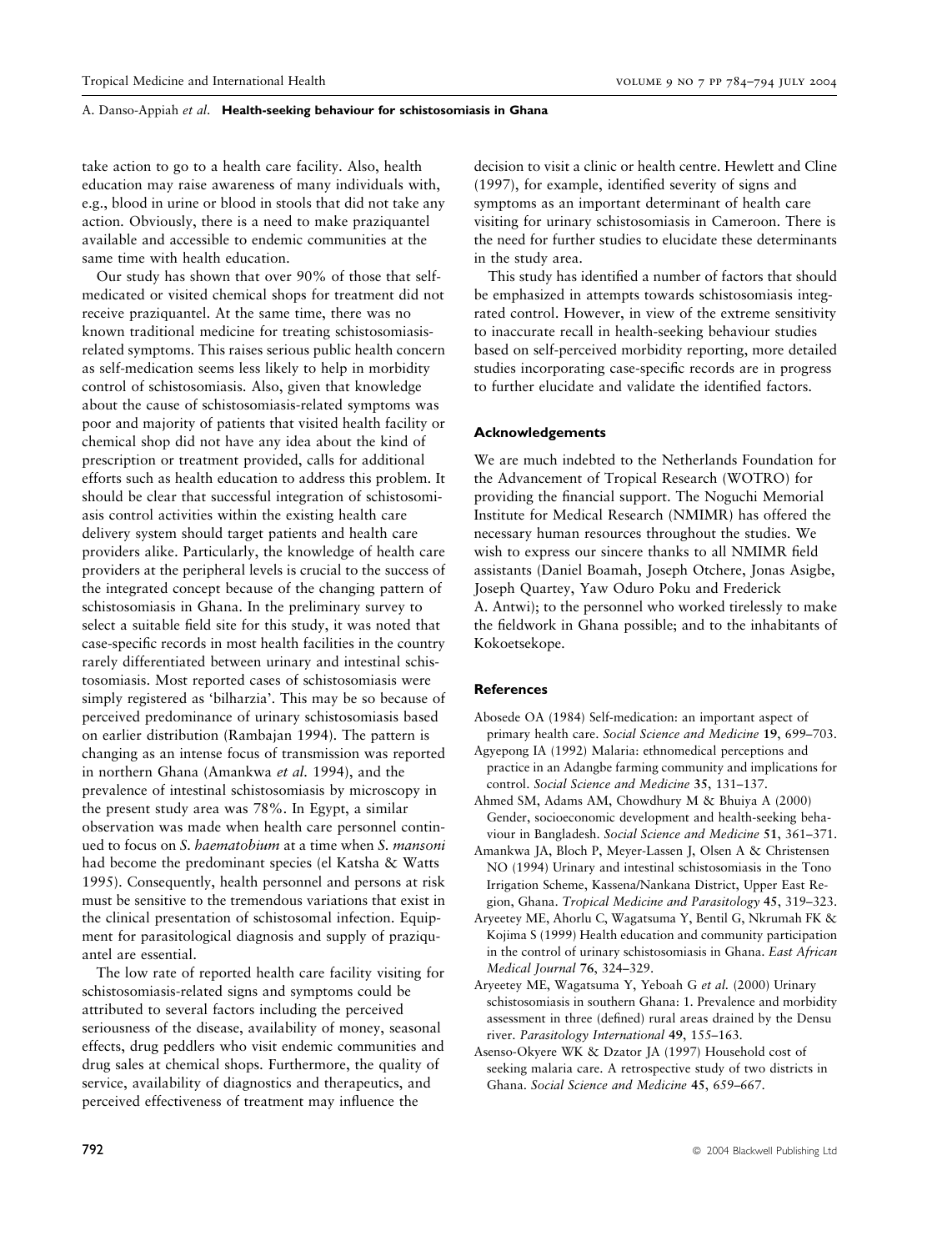- Asenso-Okyere WK, Anum A, Osei-Akoto I & Adukonu A (1998) Cost recovery in Ghana: are there any changes in health care seeking behaviour? Health Policy and Planning 13, 181–188.
- Barakat R, el Masry AG, Farghaly A et al. (1995) Impact of population-based selective chemotherapy on prevalence and intensity of Schistosoma mansoni infections in the Nile Delta: Kafr El Sheikh. Tropical and Geographical Medicine 47, 266–270.
- Biritwum RB (1994) The cost of sustaining the Ghana's ''Cash and Carry'' system of health care financing at a rural health centre. West African Journal of Medicine 13, 124–127.
- Chu KY (1978) Trials of ecological and chemical measures for the control of Schistosoma haematobium transmission in a Volta Lake village. Bulletin of the World Health Organization 56, 313–322.
- Curtale F, Pezzotti P, Saad YS & Aloi A (1999) An analysis of individual, household, and environmental risk factors for intestinal helminth infection among children in Qena Governorate, Upper Egypt. Journal of Tropical Pediatrics 45, 14–17.
- Doehring-Schwerdtfeger E, Kaiser C, Schlake J et al. (1992) Ultrasonographical investigations of periportal fibrosis in children with Schistosoma mansoni infection: reversibility of morbidity twenty-three months after treatment with praziquantel. American Journal of Tropical Medicine and Hygiene 46, 409–415.
- Engels D, Ndoricimpa J, Nahimana S & Gryseels B (1994) Control of Schistosoma mansoni and intestinal helminths: 8-year followup of an urban school programme in Bujumbura, Burundi. Acta Tropica 58, 127–140.
- Gazzinelli A, Gazzinelli MF, Cadete MM et al. (1998) Sociocultural aspects of schistosomiasis mansoni in an endemic area in Minas Gerais, Brazil. Cadernos de Saúde Pública 14, 841-849.
- Geissler PW, Nokes K, Prince RJ, Odhiambo RA, Aagaardhansen J & Ouma JH (2000) Children and medicines: self-treatment of common illnesses among Luo school children in western Kenya. Social Science and Medicine 50, 1771–1783.
- Gryseels B, Nkulikyinka L & Engels D (1991) Repeated community-based chemotherapy for the control of Schistosoma mansoni: effect of screening and selective treatment on prevalences and intensities of infection. American Journal of Tropical Medicine and Hygiene 45, 509–517.
- Haider S & Thaver IH (1995) Self medication or self care: implication for primary health care strategies. Journal of Pakistan Medical Association 45, 297–298.
- Hewlett BS & Cline BL (1997) Anthropological contributions to a community-based schistosomiasis control project in northern Cameroon. Tropical Medicine and International Health 2, A25– 36.
- Jaramillo E (1998) Pulmonary tuberculosis and health-seeking behaviour: how to get a delayed diagnosis in Cali, Colombia. Tropical Medicine and International Health 3, 138–144.
- el Katsha S & Watts S (1995) The public health implications of the increasing predominance of Schistosoma mansoni in Egypt: a pilot study in the Nile delta. Journal of Tropical Medicine and Hygiene 98, 136–140.
- Keller SD, Bayliss MS, Ware JE Jr, Hsu MA, Damiano AM & Goss TF (1997) Comparison of responses to SF-36 Health

Survey questions with one-week and four-week recall periods. Health Services Research 32, 367–384.

- Kloos H (1995) Human behavior, health education and schistosomiasis control: a review. Social Science and Medicine 40, 1497–1511.
- Kloos H, Etea A, Degefa A et al. (1987) Illness and health behaviour in Addis Ababa and rural central Ethiopia. Social Science and Medicine 25, 1003–1119.
- Kumar V & Gryseels B (1994) Use of praziquantel against schistosomiasis: a review of current status. International Journal of Antimicrobial Agents 4, 313–320.
- Lavoipierre GJ (1973) Development in economics and health: schistosomiasis epidemic of Lake Volta. Revue de l'Infirmiere 23, 51–53.
- Leutscher P, Ramarokoto CE, Reimert C, Feldmeier H, Esterre P & Vennervald BJ (2000) Community-based study of genital schistosomiasis in men from Madagascar. Lancet 355, 117-118.
- el Malatawy A, el Habashy A, Lechine N, Dixon H, Davis A & Mott KE (1992) Selective population chemotherapy among schoolchildren in Beheira governorate: the UNICEF/Arab Republic of Egypt/WHO Schistosomiasis Control Project. Bulletin of the World Health Organization 70, 47–56.
- Mock C, Acheampong F, Adjei S & Koepsell T (1999) The effect of recall on estimation of incidence rates for injury in Ghana. International Journal of Epidemiology 28, 750–755.
- Mohamed-Ali Q, Doehring-Schwerdtfeger E, Abdel-Rahim IM et al. (1991) Ultrasonographical investigations of periportal fibrosis in children with Schistosoma mansoni infection: reversibility of morbidity seven months after treatment with praziquantel. American Journal of Tropical Medicine and Hygiene 44, 444–451.
- Needham DM, Foster SD, Tomlinson G & Godfrey-Faussett P (2001) Socio-economic, gender and health services factors affecting diagnostic delay for tuberculosis patients in urban Zambia. Tropical Medicine and International Health 6, 256–259.
- Nokes C, McGarvey ST, Shiue L et al. (1999) Evidence for an improvement in cognitive function following treatment of Schistosoma japonicum infection in Chinese primary schoolchildren. American Journal of Tropical Medicine and Hygiene 60, 556–565.
- Oberlander L & Elverdan B (2000) Malaria in the United Republic of Tanzania: cultural considerations and health-seeking behaviour. Bulletin of the World Health Organization 78, 1352– 1357.
- Odei MA (1983) The effect of the Volta dams (at Akosombo and Kpong) in the ecology of schistosomiasis transmission in the lower Volta and its estuary in Ghana. Bulletin de l'Institut Fondamental d'Afrique Noir 45, 195–207.
- Paperna I (1970) Study of an outbreak of schistosomiasis in the newly formed Volta lake in Ghana. Zeitschrift fur Tropenmedizin und Parasitologie 21, 411–425.
- Poggensee G & Feldmeier H (2001) Female genital schistosomiasis: facts and hypotheses. Acta Tropica 79, 193–210.
- Rambajan I (1994) The absence of schistosomiasis mansoni and of the intermediate hosts in Guyana was noted. Tropical and Geographical Medicine 46, 331.